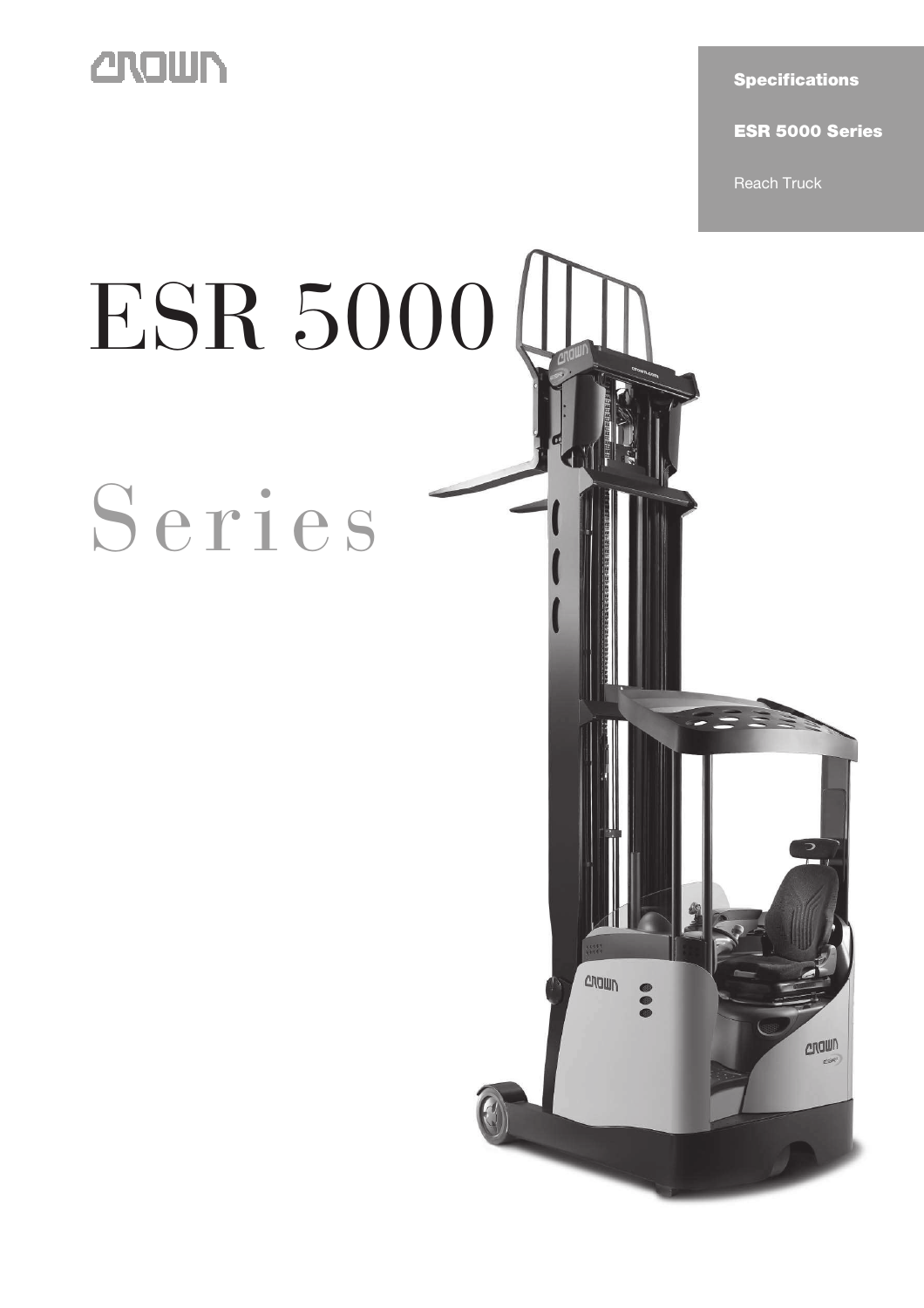

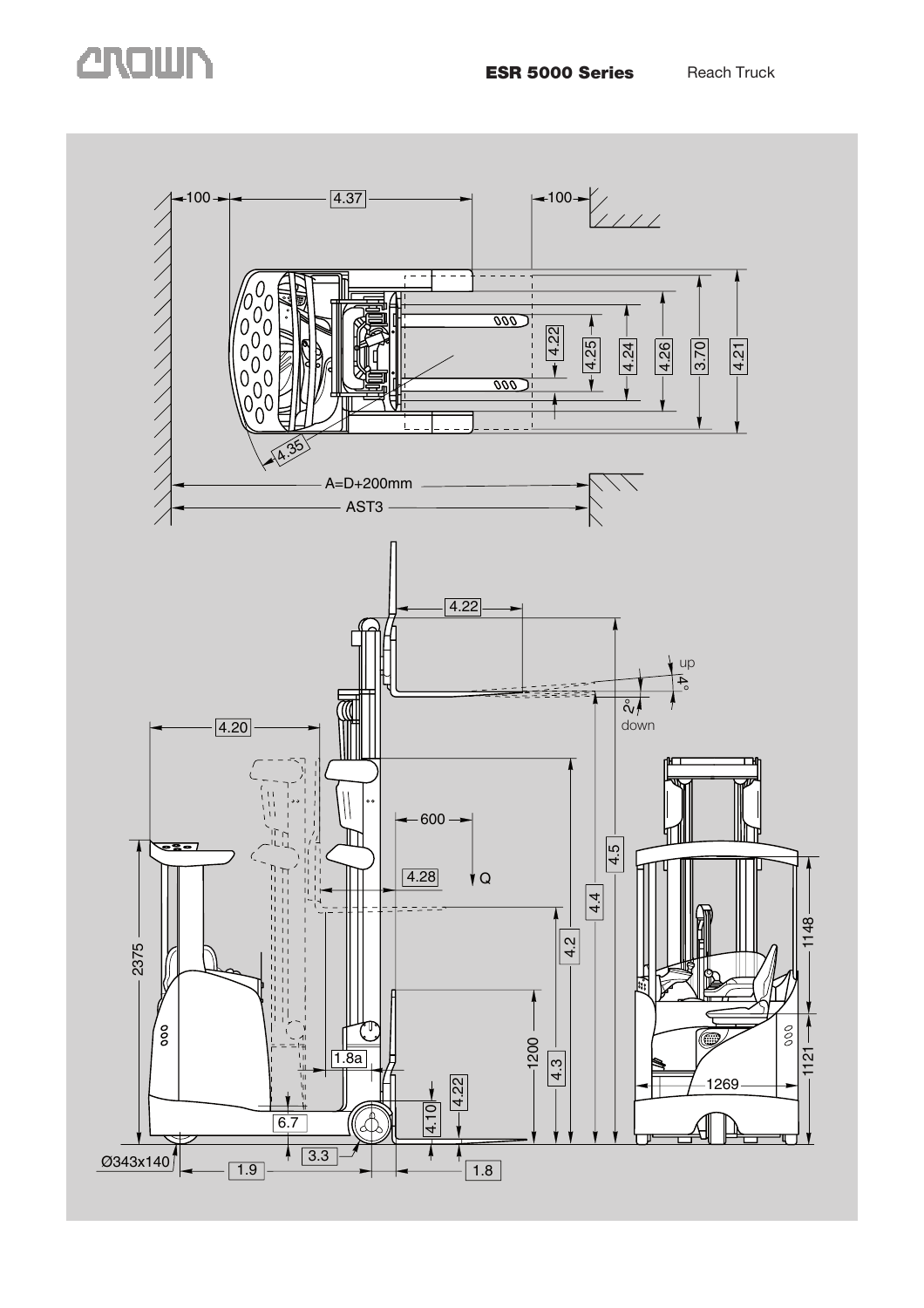**ESR 5000 Series** Specifications

|                     | 1.1        | <b>Manufacturer</b>                                 |                              |                      |              |                                                             | Crown Equipment Corporation      |                    |  |
|---------------------|------------|-----------------------------------------------------|------------------------------|----------------------|--------------|-------------------------------------------------------------|----------------------------------|--------------------|--|
|                     | 1.2        | <b>Model</b>                                        |                              |                      |              | ESR 5000-1.4                                                | ESR 5000-1.6                     | ESR 5000-2.0       |  |
|                     | 1.3        | Power                                               |                              |                      |              |                                                             | electric                         |                    |  |
|                     | 1.4        | <b>Operator Type</b>                                |                              |                      |              |                                                             | sit down                         |                    |  |
|                     | 1.5        | <b>Load Capacity</b>                                |                              | Q                    | $\mathsf{t}$ | 1.4                                                         | 1.6                              | 2.0                |  |
| General Information | 1.6        | <b>Load Centre</b>                                  |                              | $\mathsf{C}$         | mm           |                                                             | 600                              |                    |  |
|                     | 1.8        |                                                     | mast extended                | x1                   | mm           |                                                             | see table of dimensions 2        |                    |  |
|                     | 1.8a       | <b>Load Distance</b>                                | mast retracted               | X                    | mm           | 187                                                         | 217                              | 217                |  |
|                     | 1.9        | <b>Wheel Base</b>                                   |                              | y                    | mm           | 1380                                                        | 1475                             | 1475               |  |
|                     | 2.1        | Weight                                              | less battery                 |                      | kg           | $2534 -$                                                    | 2557 ▲                           | 2661 <sup>44</sup> |  |
| Weights             | 2.4        |                                                     | reach extended               |                      | kg           |                                                             | see table of dimensions 5        |                    |  |
|                     | 2.5        | <b>Axle Load</b>                                    | reach retracted              |                      | kg           |                                                             | see table of dimensions 5        |                    |  |
|                     | 3.1        | <b>Tyre Type</b>                                    | D/L                          |                      |              |                                                             | Vulkollan                        |                    |  |
|                     | 3.2        |                                                     | front                        |                      | mm           |                                                             | 343 x 140                        |                    |  |
| Tyres               | 3.3        | <b>Tyres</b>                                        | rear                         |                      | mm           | 285 x 100<br>330 x 100<br>330 x 100                         |                                  |                    |  |
|                     | 3.5        | <b>Wheels</b>                                       | no. (x=driven) front/rear    |                      |              |                                                             | 1x/2                             |                    |  |
|                     | 3.7        | <b>Track Width</b>                                  | rear                         | b11                  | mm           |                                                             | see table of dimensions 3        |                    |  |
|                     | 4.1        | <b>Fork Carriage Tilt</b>                           | forward / backward           | angle                | $\circ$      |                                                             | 2/4                              |                    |  |
|                     | 4.2        | <b>Mast</b>                                         | collapsed height             | h1                   | mm           |                                                             | see table of dimensions 4        |                    |  |
|                     | 4.3        | Free Lift *                                         | w.o. load backrest           | h <sub>2</sub>       | mm           |                                                             | see table of dimensions 4        |                    |  |
|                     | 4.4        | <b>Lift Height</b>                                  |                              | h <sub>3</sub>       | mm           |                                                             | see table of dimensions 4        |                    |  |
|                     | 4.5        | Mast **                                             | extended height, w.o. lbr    | h4                   | mm           | see table of dimensions 4                                   |                                  |                    |  |
|                     | 4.7        | <b>Overhead Guard Height</b>                        | standard / angled            | h <sub>6</sub>       | mm           | 2375 / 2554                                                 |                                  |                    |  |
|                     | 4.8        | <b>Seat Height</b>                                  | compressed                   | h7                   | mm           | 1113                                                        |                                  |                    |  |
|                     | 4.10       | <b>Outrigger Height</b>                             |                              |                      | mm           | 301                                                         | 346                              | 346                |  |
|                     | 4.15       | <b>Lowered Fork Height</b>                          |                              | h13                  | mm           | 40                                                          | 40                               | 45                 |  |
|                     | 4.16       | <b>Head Room</b>                                    | overhead guard std./angled   |                      | mm           |                                                             | 1182 / 1275                      |                    |  |
|                     | 4.20       | Headlength                                          |                              | 2                    | mm           | see table of dimensions 1                                   |                                  |                    |  |
| Dimensions          | 4.21       | <b>Overall Width</b>                                | front / rear                 | b1/b2                | mm           |                                                             | 1269 / see table of dimensions 3 |                    |  |
|                     | 4.22       | <b>Fork Dimension</b>                               |                              | thxwxl               | mm           | 38x100x1145                                                 | 45x100x1145                      | 45x100x1145        |  |
|                     | 4.23       | <b>Fork Carriage</b>                                | <b>ISO</b> class             |                      | mm           | 2A                                                          |                                  |                    |  |
|                     | 4.24       | <b>Fork Carriage Width</b>                          | w. $Ibr / w.o.$ Ibr          | b <sub>3</sub>       | mm           | 770/750                                                     |                                  |                    |  |
|                     | 4.25       | <b>Width Across Forks</b>                           |                              | b5                   | mm           | see table of dimensions 3                                   |                                  |                    |  |
|                     | 4.26       | <b>Inside Straddle</b>                              |                              | b <sub>4</sub><br> 4 | mm           | see table of dimensions 3                                   |                                  |                    |  |
|                     | 4.28       | Reach                                               |                              |                      |              |                                                             | see table of dimensions 1        |                    |  |
|                     | 4.32       | <b>Ground Clearance</b>                             | centre wheelbase             | m2                   | mm           |                                                             | 76                               |                    |  |
|                     | 4.33       | <b>Working Aisle Width</b>                          | 1000x1200 travers lowered    | Ast                  | mm           |                                                             | see table of dimensions 1        |                    |  |
|                     | 4.34       |                                                     | 800x1200 length lowered      | Ast                  | mm           | see table of dimensions 1                                   |                                  |                    |  |
|                     | 4.35       | <b>Turning Radius</b>                               |                              | Wa                   | mm           | 1645                                                        | 1734                             | 1734               |  |
|                     | 4.37       | <b>Length Over Outriggers</b>                       |                              | 7                    | mm           | 1785                                                        | 1903                             | 1903               |  |
|                     | 5.1        | <b>Travel Speed</b>                                 | w./w.o. load                 |                      | km/h         |                                                             | 12.0 / 12.0                      |                    |  |
| Performance         | 5.2        | <b>Lift Speed</b>                                   | w./w.o. load                 |                      | m/s          | 0.41 / 0.69                                                 | 0.39 / 0.69                      | 0.32 / 0.54        |  |
|                     | 5.3        | <b>Lower Speed</b>                                  | w./w.o. load                 |                      | m/s          | 0.57 / 0.57                                                 | 0.57 / 0.57                      | 0.57 / 0.50        |  |
|                     | 5.4<br>5.7 | <b>Reach Speed</b><br>Max. Gradeability             | w./w.o. load<br>w./w.o. load |                      | m/s<br>%     | 0.19 / 0.19                                                 |                                  |                    |  |
|                     | 5.10       | <b>Service Brake</b>                                |                              |                      |              |                                                             | 12/12                            |                    |  |
|                     |            |                                                     |                              |                      |              | hydraulic / electric                                        |                                  |                    |  |
|                     | 6.1<br>6.2 | <b>Traction Motor</b><br><b>Lift Motor</b>          | 60 min. rating               |                      | kW<br>kW     | 6.8                                                         |                                  |                    |  |
|                     |            |                                                     | 15% on time                  |                      | mm           |                                                             | 13.6                             |                    |  |
| <b>Motors</b>       | 6.3        | Max. Battery Box Size                               | nominal capacity 5 h rating  | <b>Ixhxw</b>         | V/Ah         | see table of dimensions 1<br>48 / see table of dimensions 1 |                                  |                    |  |
|                     | 6.4        | <b>Battery Voltage</b>                              | nominal $+5%$                |                      | kg           |                                                             | see table of dimensions 1        |                    |  |
|                     | 6.5<br>6.7 | <b>Battery Weight</b><br><b>Battery Tray Height</b> | w./w.o. rollers              |                      | mm           |                                                             | 303                              |                    |  |
|                     | 8.1        | <b>Type of Controller</b>                           | drive / lift / steer         |                      |              |                                                             | AC-transistor                    |                    |  |
| Misc.               | 8.2        | <b>Available Working Pressure for Attachments</b>   |                              |                      | bar          |                                                             | 210                              |                    |  |
|                     | 8.4        | <b>Noise Level</b>                                  |                              | dB(A)                |              |                                                             | 65                               |                    |  |
|                     |            |                                                     |                              |                      |              |                                                             |                                  |                    |  |

\* with load backrest  $1.4 / 1.6$  t –650 mm; 2.0 t –535 mm

\*\* with load backrest 1.4 / 1.6 t +650 mm; 2.0 t +535 mm

▲▲ ESR 5000 1.4 / 1.6 t with lift height 4890 + opt. 1 battery compartment tray

▲▲ ESR 5000 2.0 t with lift height 4595 + opt. 2 battery compartment tray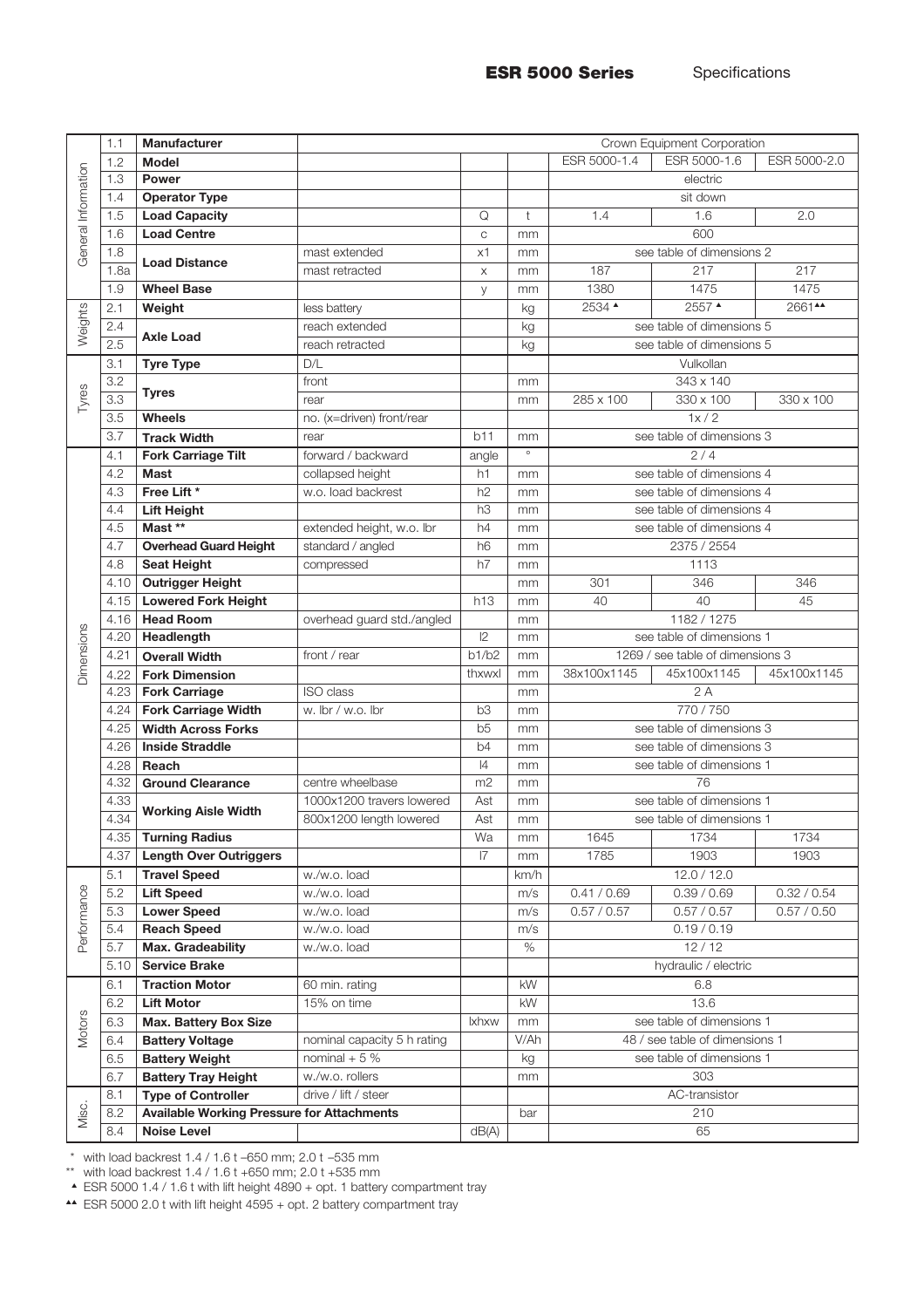

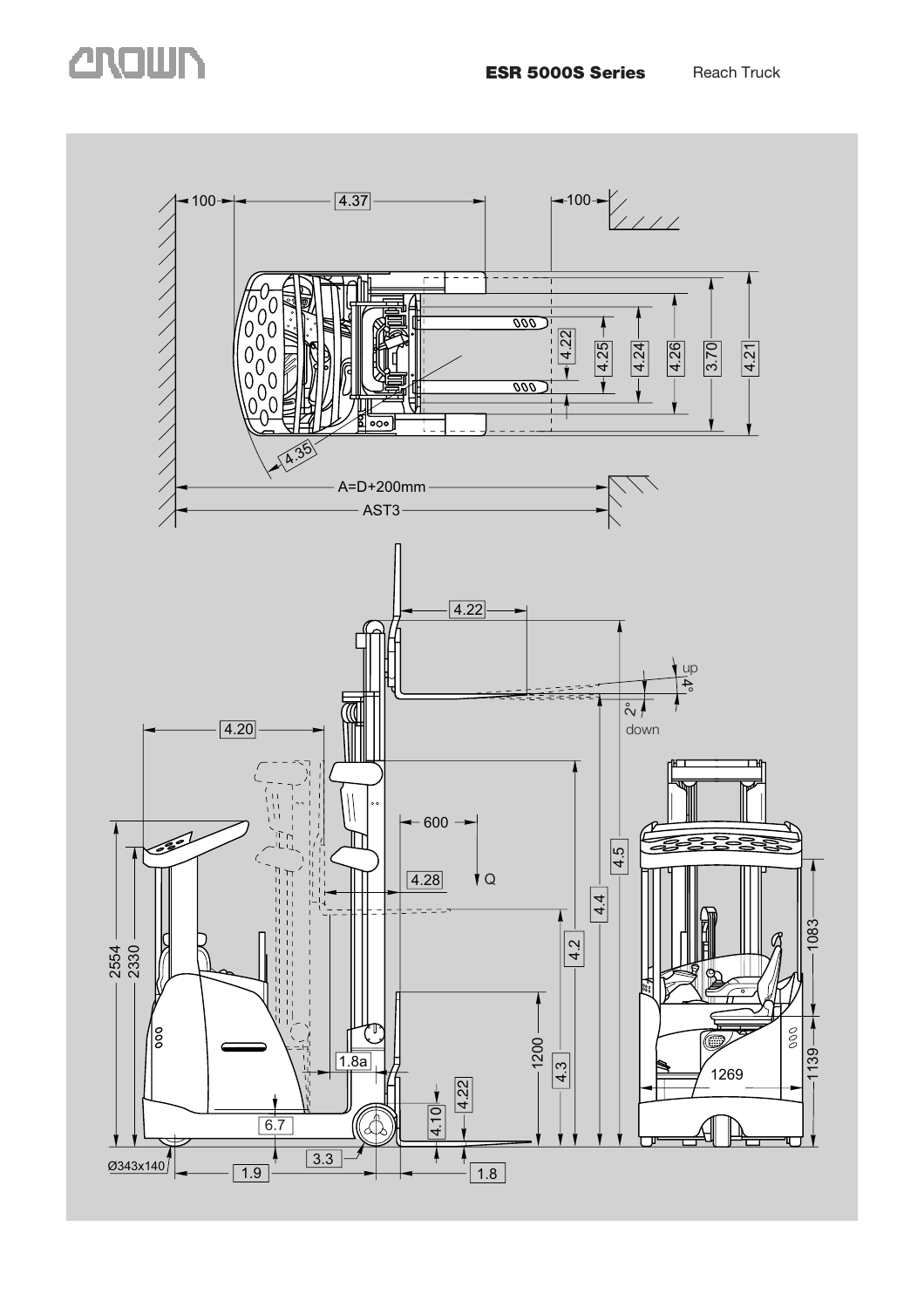|                     | 1.1          | <b>Manufacturer</b>                               |                             |                |            | Crown Equipment Corporation                            |               |  |  |
|---------------------|--------------|---------------------------------------------------|-----------------------------|----------------|------------|--------------------------------------------------------|---------------|--|--|
|                     | 1.2          | <b>Model</b>                                      |                             |                |            | ESR 5000S-1.6                                          | ESR 5000S-2.0 |  |  |
|                     | 1.3          | Power                                             |                             |                |            | electric                                               |               |  |  |
|                     | 1.4          | <b>Operator Type</b>                              |                             |                |            | sit down                                               |               |  |  |
|                     | 1.5          | <b>Load Capacity</b>                              |                             | Q              | $\ddagger$ | 1.6                                                    | 2.0           |  |  |
|                     | 1.6          | <b>Load Centre</b>                                |                             | $\mathsf{C}$   | mm         | 600                                                    |               |  |  |
| General Information | 1.8          |                                                   | mast extended               | x1             | mm         | 217                                                    |               |  |  |
|                     | 1.8a         | <b>Load Distance</b>                              | mast retracted              | X              | mm         | see table of dimensions 2                              |               |  |  |
|                     | 1.9          | <b>Wheel Base</b>                                 |                             | У              | mm         | 1475                                                   | 1550          |  |  |
|                     | 2.1          | Weight                                            | less battery                |                | kg         | 2619 ª                                                 | $2729$ as     |  |  |
| Weights             | 2.4          |                                                   | reach extended              |                | kg         | see table of dimensions 5                              |               |  |  |
| Tyres               | 2.5          | <b>Axle Load</b>                                  | reach retracted             |                | kg         | see table of dimensions 5                              |               |  |  |
|                     | 3.1          | <b>Tyre Type</b>                                  | D/L                         |                |            | Vulkollan                                              |               |  |  |
|                     | 3.2          |                                                   | front                       |                | mm         | 343 x 140                                              |               |  |  |
|                     | 3.3          | <b>Tyres</b>                                      | rear                        |                | mm         | 330 x 100                                              |               |  |  |
|                     | 3.5          | <b>Wheels</b>                                     | no. (x=driven) front/rear   |                |            | 1x/2                                                   |               |  |  |
|                     | 3.7          | <b>Track Width</b>                                | rear                        | b11            | mm         | see table of dimensions 3                              |               |  |  |
|                     | 4.1          | <b>Fork Carriage Tilt</b>                         | forward / backward          | angle          | $\circ$    | 2/4                                                    |               |  |  |
|                     | 4.2          | <b>Mast</b>                                       | collapsed height            | h1             | mm         | see table of dimensions 4                              |               |  |  |
|                     | 4.3          | Free Lift *                                       | w.o. load backrest          | h <sub>2</sub> | mm         | see table of dimensions 4                              |               |  |  |
|                     | 4.4          | <b>Lift Height</b>                                |                             | h3             | mm         | see table of dimensions 4                              |               |  |  |
|                     | 4.5          | Mast **                                           | extended height, w.o. Ibr   | h4             | mm         | see table of dimensions 4                              |               |  |  |
|                     | 4.7          | <b>Overhead Guard Height</b>                      | standard / angled           | h <sub>6</sub> | mm         | 2375 / 2554                                            |               |  |  |
|                     | 4.8          | <b>Seat Height</b>                                | compressed                  | h7             | mm         | 1113                                                   |               |  |  |
|                     | 4.10         | <b>Outrigger Height</b>                           |                             |                | mm         | 346                                                    |               |  |  |
|                     | 4.15         | <b>Lowered Fork Height</b>                        |                             | h13            | mm         | 40                                                     | 45            |  |  |
|                     | 4.16         | <b>Head Room</b>                                  | overhead guard std./angled  |                | mm         | 1164 / 1257                                            |               |  |  |
| Dimensions          | 4.20         | Headlength                                        |                             | 12             | mm         | see table of dimensions 2                              |               |  |  |
|                     | 4.21         | <b>Overall Width</b>                              | front / rear                | b1/b2          | mm         | 1269 / see table of dimensions 3                       |               |  |  |
|                     | 4.22         | <b>Fork Dimension</b>                             |                             | thxwxl         | mm         | 45x100x1145                                            |               |  |  |
|                     | 4.23         | <b>Fork Carriage</b>                              | <b>ISO</b> class            |                | mm         | 2A                                                     |               |  |  |
|                     | 4.24         | <b>Fork Carriage Width</b>                        | w. lbr / w.o. lbr           | b <sub>3</sub> | mm         | 770/750                                                |               |  |  |
|                     | 4.25         | <b>Width Across Forks</b>                         |                             | b <sub>5</sub> | mm         | see table of dimensions 3                              |               |  |  |
|                     | 4.26         | <b>Inside Straddle</b>                            |                             | b4             | mm         | see table of dimensions 3                              |               |  |  |
|                     | 4.28         | Reach<br><b>Ground Clearance</b>                  |                             | 4              | mm         | see table of dimensions 2                              |               |  |  |
|                     | 4.32         |                                                   | centre wheelbase            | m2             | mm         | 76                                                     |               |  |  |
|                     | 4.33         | <b>Working Aisle Width</b>                        | 1000x1200 travers lowered   | Ast            | mm         | see table of dimensions 2<br>see table of dimensions 2 |               |  |  |
|                     | 4.34<br>4.35 | <b>Turning Radius</b>                             | 800x1200 length lowered     | Ast<br>Wa      | mm         | 1734                                                   | 1809          |  |  |
|                     | 4.37         | <b>Length Over Outriggers</b>                     |                             | 7              | mm<br>mm   | 1903                                                   | 1978          |  |  |
|                     | 5.1          | <b>Travel Speed</b>                               | w./w.o. load                |                | km/h       | 12.0 / 12.0                                            |               |  |  |
|                     | 5.2          | <b>Lift Speed</b>                                 | w./w.o. load                |                | m/s        | 0.39 / 0.69                                            | 0.32 / 0.54   |  |  |
| Performance         | 5.3          | <b>Lower Speed</b>                                | w./w.o. load                |                | m/s        | 0.57 / 0.57                                            | 0.57 / 0.50   |  |  |
|                     | 5.4          | <b>Reach Speed</b>                                | w./w.o. load                |                | m/s        | 0.19 / 0.19                                            |               |  |  |
|                     | 5.7          | <b>Max. Gradeability</b>                          | w./w.o. load                |                | $\%$       | 12/12                                                  |               |  |  |
|                     | 5.10         | <b>Service Brake</b>                              |                             |                |            | hydraulic / electric                                   |               |  |  |
|                     | 6.1          | <b>Traction Motor</b>                             | 60 min. rating              |                | kW         | 6.8                                                    |               |  |  |
|                     | 6.2          | <b>Lift Motor</b>                                 | 15% on time                 |                | kW         | 13.6                                                   |               |  |  |
|                     | 6.3          | Max. Battery Box Size                             |                             | <b>Ixhxw</b>   | mm         | see table of dimensions 2                              |               |  |  |
| <b>Motors</b>       | 6.4          | <b>Battery Voltage</b>                            | nominal capacity 5 h rating |                | V/Ah       | 48 / see table of dimensions 2                         |               |  |  |
|                     | 6.5          | <b>Battery Weight</b>                             | nominal $+5%$               |                | kg         | see table of dimensions 2                              |               |  |  |
|                     | 6.7          | <b>Battery Tray Height</b>                        | with rollers                |                | mm         | 303                                                    |               |  |  |
|                     | 8.1          | <b>Type of Controller</b>                         | drive / lift / steer        |                |            | AC-transistor                                          |               |  |  |
| Misc.               | 8.2          | <b>Available Working Pressure for Attachments</b> |                             |                | bar        | 210                                                    |               |  |  |
|                     | 8.4          | <b>Noise Level</b>                                |                             | dB(A)          |            | 65                                                     |               |  |  |
|                     |              |                                                   |                             |                |            |                                                        |               |  |  |

\* with load backrest  $1.4 / 1.6$  t –650 mm; 2.0 t –535 mm

\*\* with load backrest 1.4 / 1.6 t +650 mm; 2.0 t +535 mm

□ ESR 5000S 1.6 t with lift height 4890 + opt. 2 battery compartment tray

❏❏ ESR 5000S 2.0 t with lift height 4595 + opt. 3 battery compartment tray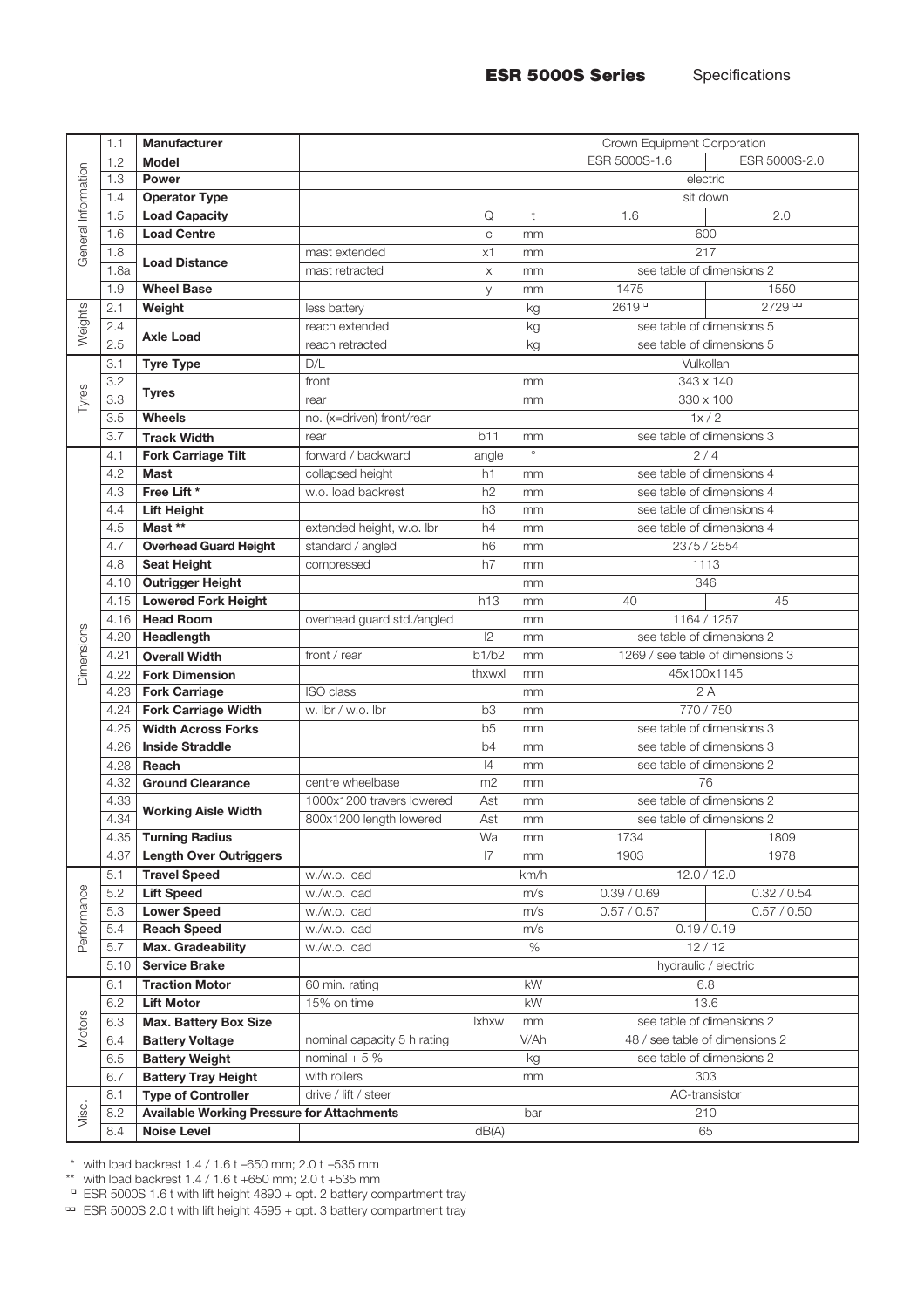|                                    |      | 6.4 | 4.20               | 1.8a              | 4.28  | 4.33 & 4.34      |              | 6.3                        | 6.5                      |                       |
|------------------------------------|------|-----|--------------------|-------------------|-------|------------------|--------------|----------------------------|--------------------------|-----------------------|
|                                    |      |     | Battery Headlength | <b>Load Dist.</b> | Reach | <b>Load Size</b> |              | <b>Working Aisle Width</b> | <b>Battery Size</b>      | <b>Battery Weight</b> |
|                                    |      |     |                    |                   |       |                  |              |                            |                          | $+5%$                 |
|                                    | Wa   |     | 2                  | x1                | 4     | length           | width        | VDI                        | lxh x w                  |                       |
|                                    | mm   | Ah  | mm                 | mm                | mm    | mm               | mm           | mm                         | mm                       | kg                    |
|                                    |      |     |                    |                   |       | 800              | 1200         | 2591                       |                          |                       |
|                                    |      | 420 | 1281               | 357               | 544   | 1200             | 800          | 2778                       | opt. 1                   | 750                   |
|                                    |      |     |                    |                   |       | 1000<br>1200     | 1200<br>1000 | 2724<br>2825               | 1223x784 x 283           |                       |
|                                    |      |     |                    |                   |       | 800              | 1200         | 2626                       |                          |                       |
|                                    |      |     |                    |                   |       | 1200             | 800          | 2830                       | opt. 2                   |                       |
|                                    | 1645 | 560 | 1338               | 300               | 487   | 1000             | 1200         | 2767                       | 1223x784 x 355           | 939                   |
|                                    |      |     |                    |                   |       | 1200             | 1000         | 2875                       |                          |                       |
|                                    |      |     |                    |                   |       | 800              | 1200         | 2674                       |                          |                       |
|                                    |      | 700 | 1410               | 228               | 415   | 1200             | 800          | 2896                       | opt. 3<br>1223x784 x 427 | 1119                  |
| kg<br>1400<br>1600<br>2000<br>1734 |      |     |                    |                   |       | 1000             | 1200         | 2823                       |                          |                       |
|                                    |      |     |                    |                   |       | 1200             | 1000         | 2938                       |                          |                       |
|                                    |      |     |                    |                   |       | 800              | 1200         | 2631                       |                          |                       |
|                                    |      | 420 | 1288               | 445               | 662   | 1200             | 800          | 2788                       | opt. 1                   | 750                   |
|                                    |      |     |                    |                   |       | 1000             | 1200         | 2751                       | 1223x784 x 283           |                       |
|                                    |      |     |                    |                   |       | 1200<br>800      | 1000<br>1200 | 2840<br>2662               |                          |                       |
|                                    |      |     |                    | 388               | 605   | 1200             | 800          | 2839                       | opt. 2                   |                       |
|                                    |      | 560 | 1345               |                   |       | 1000             | 1200         | 2791                       | 1223x784 x 355           | 939                   |
|                                    |      |     |                    |                   |       | 1200             | 1000         | 2888                       |                          |                       |
|                                    | 1734 |     |                    |                   |       | 800              | 1200         | 2705                       |                          |                       |
|                                    |      | 700 | 1417               | 316               | 533   | 1200             | 800          | 2904                       | opt. 3                   | 1119                  |
|                                    |      |     |                    |                   |       | 1000             | 1200         | 2844                       | 1223x784 x 427           |                       |
|                                    |      |     |                    |                   |       | 1200             | 1000         | 2950                       |                          |                       |
|                                    |      |     |                    |                   |       | 800              | 1200         | 2752                       |                          |                       |
|                                    |      | 840 | 1489               | 244               | 461   | 1200             | 800          | 2970                       | opt. 4                   | 1306                  |
|                                    |      |     |                    |                   |       | 1000<br>1200     | 1200<br>1000 | 2899<br>3013               | 1223x784 x 499           |                       |
|                                    |      |     |                    |                   |       | 800              | 1200         | 2662                       |                          |                       |
|                                    |      |     |                    |                   |       | 1200             | 800          | 2839                       | opt. 2                   |                       |
|                                    |      | 560 | 1345               | 388               | 605   | 1000             | 1200         | 2791                       | 1223x784 x 355           | 939                   |
|                                    |      |     |                    |                   |       | 1200             | 1000         | 2888                       |                          |                       |
|                                    |      |     |                    |                   |       | 800              | 1200         | 2705                       |                          |                       |
|                                    |      |     |                    |                   |       | 1200             | 800          | 2904                       | opt. 3                   |                       |
|                                    |      | 700 | 1417               | 316               | 533   | 1000             | 1200         | 2844                       | 1223x784 x 427           | 1119                  |
|                                    |      |     |                    |                   |       | 1200             | 1000         | 2950                       |                          |                       |
|                                    |      |     |                    |                   |       | 800              | 1200         | 2752                       |                          |                       |
|                                    |      | 840 | 1489               | 244               | 461   | 1200             | 800<br>1200  | 2970                       | opt. 4                   | 1306                  |
|                                    |      |     |                    |                   |       | 1000<br>1200     | 1000         | 2899<br>3013               | 1223x784 x 499           |                       |
|                                    |      |     |                    |                   |       |                  |              |                            |                          |                       |

# Table 1 **ESR 5000** Working Aisle Width

# Table 2 **ESR 5000S** Working Aisle Width

|      |          | 6.4<br><b>Battery</b> | 4.20<br>Headlength<br>$TS / DIN *$ | 1.8a<br><b>Load Distance</b><br>$TS/DIN^*$ | 4.28<br><b>Reach</b><br>TS / DIN * | <b>Load Size</b>            |                             | 4.33 & 4.34<br>TS *          | <b>Working Aisle Width</b><br>$DIN^*$ | 6.3<br><b>Battery Size</b><br><b>DIN</b> | 6.5<br><b>Battery</b><br>Weight $+5\%$ |
|------|----------|-----------------------|------------------------------------|--------------------------------------------|------------------------------------|-----------------------------|-----------------------------|------------------------------|---------------------------------------|------------------------------------------|----------------------------------------|
| kg   | Wa<br>mm | Ah                    | $ 2\rangle$<br>mm                  | $\times$ 1<br>mm                           | 4<br>mm                            | length<br>mm                | width<br>mm                 | VDI<br>mm                    | VDI<br>mm                             | $xh \times w$<br>mm                      | kg                                     |
|      |          | 560                   | 1433 / 1516                        | 299 / 216                                  | 516 / 433                          | 800<br>1200<br>1000<br>1200 | 1200<br>800<br>1200<br>1000 | 2716<br>2920<br>2857<br>2964 | 2771<br>2996<br>2921<br>3038          | opt. 2<br>1223x784 x 355                 | 939                                    |
| 1600 | 1734     | 700                   | 1487 / 1588                        | 245/144                                    | 462 / 361                          | 800<br>1200<br>1000<br>1200 | 1200<br>800<br>1200<br>1000 | 2751<br>2969<br>2898<br>3012 | 2823<br>3063<br>2979<br>3102          | opt. 3<br>1223x784 x 427                 | 1119                                   |
|      | 1809     | 560                   | 1433 / 1514                        | 374 / 293                                  | 591 / 510                          | 800<br>1200<br>1000<br>1200 | 1200<br>800<br>1200<br>1000 | 2745<br>2927<br>2876<br>2975 | 2795<br>3000<br>2936<br>3045          | opt. 2<br>1223x784 x 355                 | 939                                    |
| 2000 |          | 700                   | 1487 / 1586                        | 320/221                                    | 537 / 438                          | 800<br>1200<br>1000<br>1200 | 1200<br>800<br>1200<br>1000 | 2777<br>2976<br>2916<br>3021 | 2843<br>3067<br>2992<br>3108          | opt. 3<br>1223x784 x 427                 | 1119                                   |
|      |          | 840                   | 1559 / 1658                        | 248 / 149                                  | 465 / 366                          | 800<br>1200<br>1000<br>1200 | 1200<br>800<br>1200<br>1000 | 2824<br>3042<br>2971<br>3084 | 2894<br>3134<br>2050<br>3173          | opt. 4<br>1223x784 x 499                 | 1306                                   |

\* TS / DIN = T-Shape or DIN battery compartment, contact Crown for T-Shape battery details.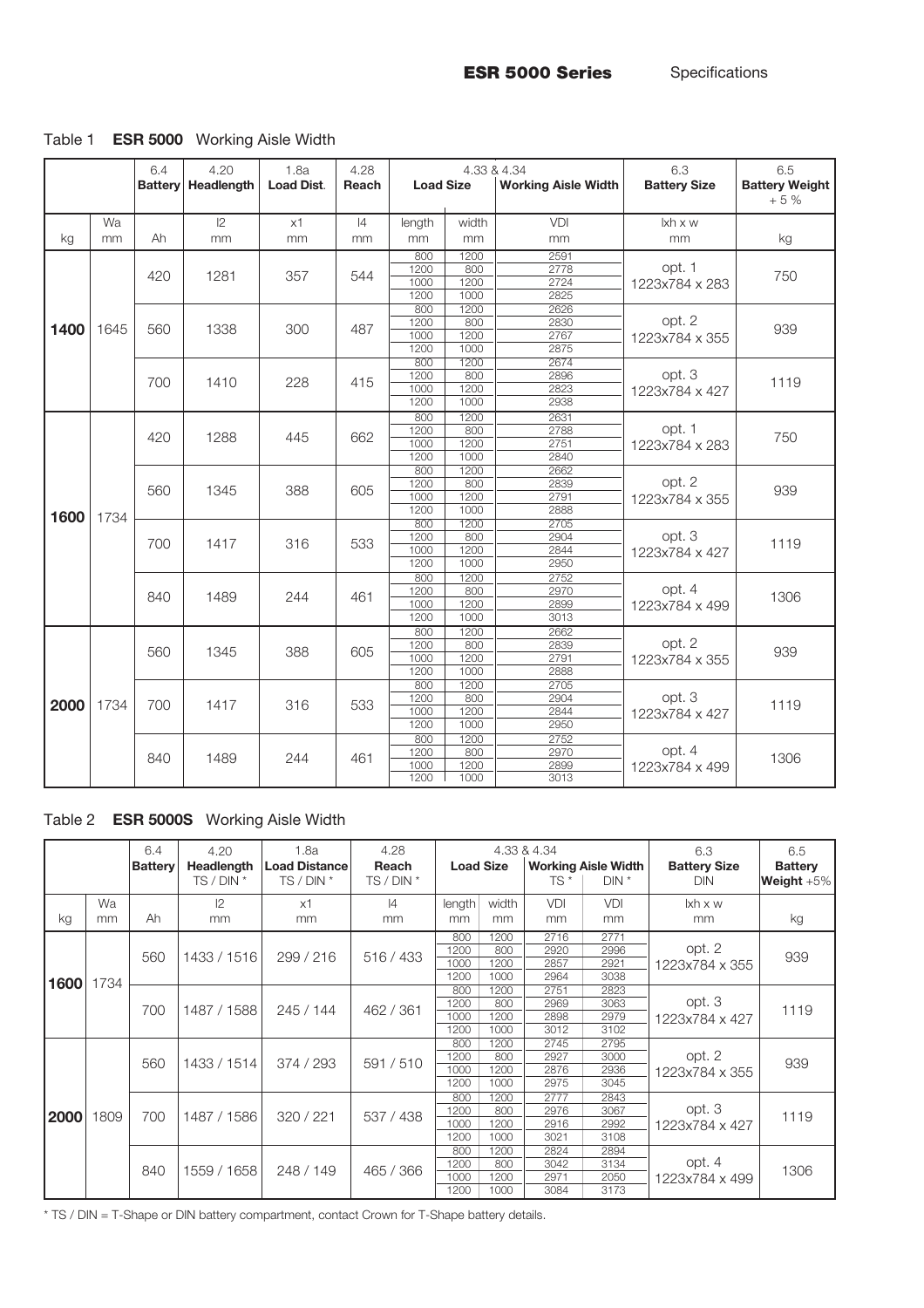

# Table 3 Chassis Frame

|      |                          | <b>ESR 5000</b><br><b>ESR 5000S</b> | <b>ESR 5000</b><br><b>ESR 5000S</b> | <b>ESR 5000</b> |      |      |
|------|--------------------------|-------------------------------------|-------------------------------------|-----------------|------|------|
| 3.7  | Track width rear         | b11                                 | mm                                  | 1177            | 1317 | 1476 |
| 4.21 | Overall width rear       | $b^2$                               | mm                                  | 1285            | 1425 | 1575 |
| 4.25 | Width across forks, max. | b <sub>5</sub>                      | mm                                  | 750             | 750  | 980  |
| 4.26 | Width inside straddle    | b4                                  | mm                                  | 965             | 1105 | 1255 |
|      | Sideshift movement       | left / right                        | mm                                  | 70              | 70   | 100  |

# Table 4 Mast Chart

|                           | 4.4         | 4.2         | 4.3         | 4.5         |                          | <b>ESR 5000</b>          | <b>ESR 5000</b>          |
|---------------------------|-------------|-------------|-------------|-------------|--------------------------|--------------------------|--------------------------|
| Mast                      | <b>LIFT</b> | <b>CLSD</b> | <b>FREE</b> | <b>EXTD</b> | <b>ESR5000</b>           | <b>ESR 5000S</b>         | <b>ESR 5000S</b>         |
|                           | mm          | mm          | mm          | mm          | 1.4                      | 1.6                      | 2.0                      |
|                           | 4440        | 2020        | 1345        | 4955        | $\bullet$                | $\bullet$                |                          |
|                           | 4890        | 2170        | 1495        | 5405        | $\bullet$                |                          |                          |
|                           | 5340        | 2320        | 1645        | 5855        | $\bullet$                | $\bullet$                | $\overline{\phantom{0}}$ |
| 4-Roller<br>Fork Carriage | 5790        | 2470        | 1795        | 6305        | $\bullet$                | $\bullet$                | $\frac{1}{2}$            |
|                           | 6090        | 2570        | 1895        | 6605        | $\bullet$                | $\bullet$                | $\overline{\phantom{0}}$ |
|                           | 6690        | 2770        | 2095        | 7205        | $\bullet$                | $\bullet$                |                          |
|                           | 7140        | 2920        | 2245        | 7655        | $\bullet$                | $\bullet$                | $\overline{a}$           |
|                           | 7500        | 3040        | 2365        | 8015        | $\bullet$                | $\bullet$                | $\frac{1}{2}$            |
|                           | 7950        | 3190        | 2515        | 8465        | $\bullet$                | $\bullet$                | $\overline{a}$           |
|                           | 8415        | 3350        | 2670        | 8930        | $\circ$                  | $\circ$                  | $\overline{\phantom{0}}$ |
|                           | 8850        | 3490        | 2815        | 9365        | $\circ$                  | $\circ$                  | L,                       |
|                           | 9450        | 3690        | 3015        | 9965        | $\circ$                  | $\circ$                  | $\frac{1}{2}$            |
|                           | 9900        | 3840        | 3330        | 10415       | $\overline{\phantom{a}}$ | $\circ$                  | L,                       |
|                           | 10230       | 3950        | 3440        | 10745       | L.                       | $\circ$                  | ÷,                       |
|                           | 4145        | 2020        | 1400        | 4770        | ä,                       | $\overline{\phantom{0}}$ | $\bullet$                |
|                           | 4595        | 2170        | 1550        | 5220        | ä,                       | $\overline{\phantom{a}}$ | $\bullet$                |
|                           | 5495        | 2470        | 1850        | 6120        | ÷                        | $\sim$                   | $\bullet$                |
|                           | 6395        | 2770        | 2150        | 7020        | ä,                       |                          | $\bullet$                |
|                           | 6845        | 2920        | 2300        | 7470        | $\overline{a}$           | $\overline{\phantom{a}}$ | $\bullet$                |
| 6-Roller                  | 7205        | 3040        | 2420        | 7830        | $\overline{\phantom{a}}$ | $\overline{\phantom{a}}$ | $\bullet$                |
| Fork Carriage             | 8120        | 3350        | 2725        | 8745        | ä,                       | ÷.                       | $\bullet$                |
|                           | 9155        | 3690        | 3070        | 9780        | L.                       |                          | $\bullet$                |
|                           | 9605        | 3840        | 3220        | 10230       |                          |                          | $\bullet$                |
|                           | 9935        | 3950        | 3330        | 10560       | $\overline{\phantom{a}}$ | $\overline{\phantom{a}}$ | $\bullet$                |
|                           | 10835       | 4250        | 3630        | 11460       | ÷,                       | $\overline{\phantom{a}}$ | $\bullet$                |
|                           | 11435       | 4450        | 3830        | 12060       | $\overline{a}$           | ÷.                       | $\bullet$                |
|                           | 9935        | 4420        | 3750        | 10560       | ä,                       | $\overline{\phantom{a}}$ | $\bullet$                |
|                           | 10835       | 4720        | 4050        | 11460       | $\overline{a}$           | $\overline{\phantom{a}}$ | $\bullet$                |
| Super Duty*               | 11435       | 4920        | 4250        | 12060       | $\overline{\phantom{a}}$ | $\overline{\phantom{0}}$ | $\bullet$                |
|                           | 12000       | 5110        | 4435        | 12620       |                          |                          | $\bullet$                |

 $\bullet$  = available  $\circ$  = opt. 1 battery compt. not available  $\bullet$  \* Super Duty masts have higher collapsed dimensions (4.2)

# Table 5 Axle load

|                                  |     |           |       | without load |       | with load |      |              |
|----------------------------------|-----|-----------|-------|--------------|-------|-----------|------|--------------|
|                                  |     | Reach     | front | rear         | total | front     | rear | total        |
| ESR 5000-1.4<br>6090 TT          | 2.4 | extended  | 1607  | 1796         | 3403  | 807       | 3996 | 4803         |
| with battery opt. 1              | 2.5 | retracted | 2164  | 1239         |       | 1941      | 2862 |              |
| 7950 TT<br>ESR 5000-1.6          | 2.4 | extended  | 1890  | 2103         | 3993  | 1037      | 4556 | 5593<br>3419 |
| with battery opt. 3              | 2.5 | retracted | 2437  | 1556         |       | 2174      |      |              |
| <b>ESR 5000S-1.6</b><br>10230 TT | 2.4 | extended  | 1782  | 2483         | 4265  | 1020      | 4860 | 5880         |
| with battery opt. 3              | 2.5 | retracted | 2440  | 1825         |       | 2240      | 3640 |              |
| ESR 5000-2.0<br>$9155 \text{ T}$ | 2.4 | extended  | 2150  | 2373         | 4523  | 1042      | 5481 | 6523         |
| with battery opt. 3              | 2.5 | retracted | 2660  | 1863         |       | 2043      | 4480 |              |
| <b>ESR 5000S-2.0</b><br>12000 TT | 2.4 | extended  | 2000  | 3260         | 5260  | 1130      | 6155 | 7285         |
| with battery opt. 3              | 2.5 | retracted | 2900  | 2360         |       | 2495      | 4790 |              |

 $front = drive$  wheel  $rear = load$  wheels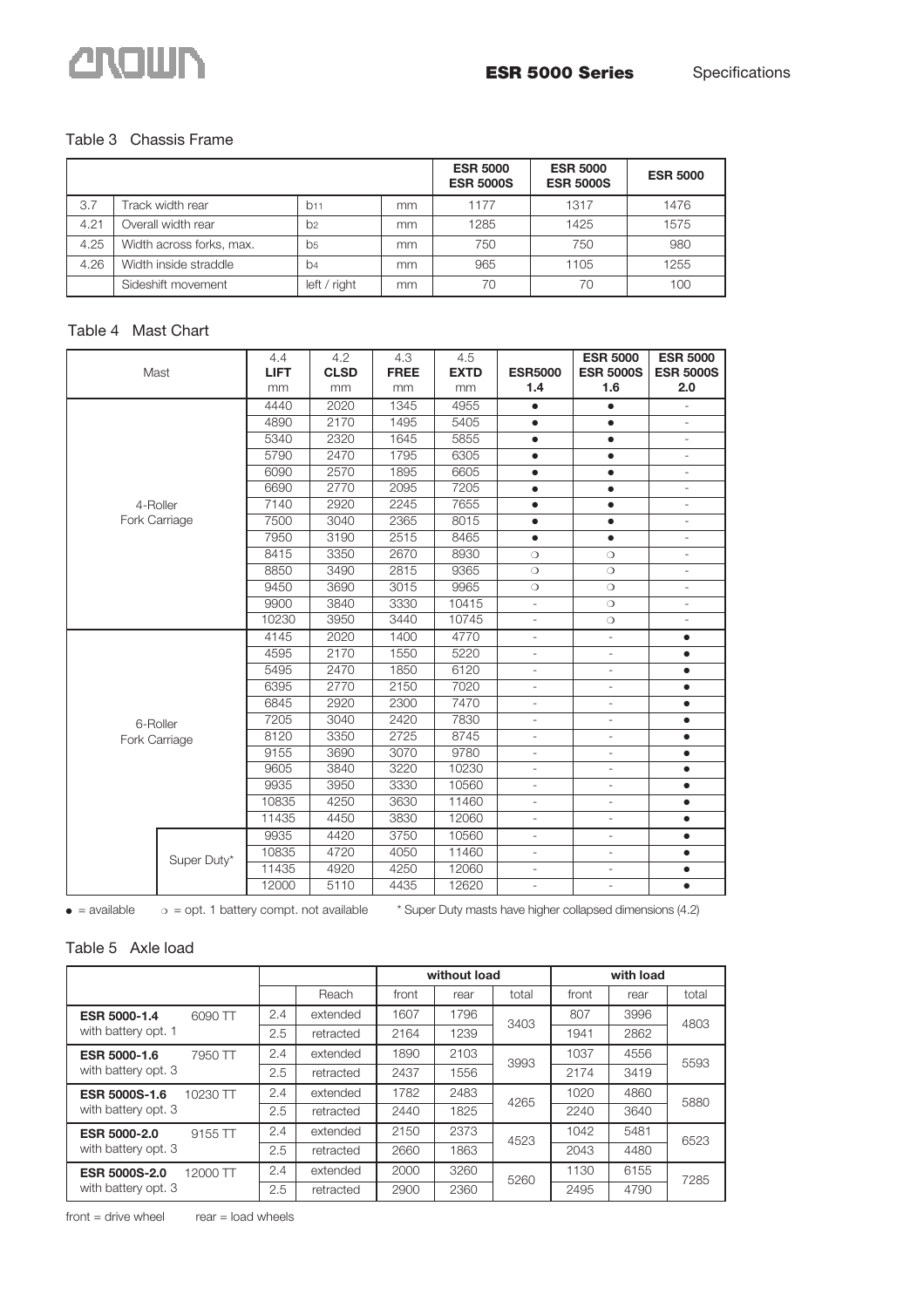# ESR 5000 Series Technical Information

12. Various overhead guards • Flat or Angled • OHG guard covers 13. Power supply 12/24 or 48 V 14. Work Assist accessories • Clipboard • Scan gun cradle • Adjustable arm • Trash bin • Drink holder • Storage pocket 15. 5th hydraulic function for add-on attachments 16. Cold storage conditioning • Heated vinyl seat • -30° C minimum operating

temperature

Equipment **ESR 5000**

levers

5. Headrest

**ESR 5000S**

levers 4. Standard clipboard

Controls

and exit.

backrest.

arrangement.

Model Specific Optional

1. Angled overhead guard 2. Battery rollers for horizontal battery extraction 3. Dual-Axis hydraulic control

4. Multi task control joystick

6. Tilting S-Class clipboard<br>7. OHG for drive-in racking OHG for drive-in racking

8. Aisle guide rollers 9. Cold store cab 10. FlexBack™ reclines for improved upward visibility

1. Flat overhead guard 2. Fingertip control levers 3. Dual-Axis hydraulic control

Driver's Compartment and

Once seated, the operator has the ability to tailor the compartment to "fit". A high quality comfortable seat can be adjusted for the operator's weight. In addition, the seat can be adjusted laterally, as well as for the angle of the

These adjustments, coupled with a tilting steer column, ensure a comfortable position for any operator. The left foot rests on the operator "presence" pedal. The right foot operates an automotive style accelerator and brake pedal

A comfortable low, wide step speeds entry. Well-positioned long tubular overhead guard post works as a grab handle. Non-slip floor mat ensure safe and comfortable footing during entry

#### **Capacity**

At a 600 mm load centre:

Model ESR 5000-1.4: 1400 kg Model ESR 5000-1.6 & Model ESR 5000S-1.6: 1600 kg Model ESR 5000-2.0 &

Model ESR 5000S-2.0: 2000 kg

## Batteries / Electrical System

The 48 V battery is pulled out of the chassis with the reach carriage, no tools required.

### Standard Equipment

- 1. Crown Integrated Control System with Access 1 2 3™ for traction, hydraulics and steering
	- Virtually maintenance free 3-phase (AC) motors
	- CAN-Bus technology
- 2. Steering system
	- 360 Select™ steering system allows the operator to choose between 180° and 360° steer tyre rotation
	- Infinitely adjustable tilting steer column
- 3. Information display
	- Access 1 2 3™ onboard diagnostics with real time troubleshooting capabilities
	- 2 line LCD display with 16 characters per line
	- Travel direction indicator
	- Steer wheel position indicator
	- 360° select indicator • 3 selectable performance
	- profiles • Input for operator PIN
	- Battery discharge indicator with lift lockout
	- Hour meters for monitoring various truck operating components
- Real-time clock and date 4. Vulkollan load wheels and
	- drive tyre
- 5. All-wheel braking systems • Regenerative coast and
	- direction reversal braking • Parking brake with electric
	- switch activation
	- Mechanical service brake
	- Truck-Hold automatic braking for slopes or pushback racking
- 6. Automotive type accelerator and brake pedal with variable applicable brake power
- 7. Operator compartment:
	- Low, wide step
	- Tubular grab handle
	- Comfortable padding within the driver's compartment
	- Large desktop
	- Five easy-access storage compartments
- Electric power disconnect switch
- Full-length corner Work Assist™ pole
- 8. Comfortable suspension seat • Multiple adjustment possibilities
	- Quick adjust lumbar support
	- Long lasting seat fabric
	- Integrated armrest with controls
- 9. Patented offset, wide visibility mast
	- Incorporating soft-lift/ soft-stop for smooth load movement
	- Integrated hose reeving • Lift slowdown prior to
- reaching full mast extension 10. Panoramic view fork carriage
	- Integrated sideshift and tilt
	- Sideshift center position
	- indicator
	- ISO class 2A forks
	- Fork tip indicators • Clear view 1160 mm high
- load backrest 11. Reach carriage with optimised
- lateral guidance • Slow down prior to reaching
	- full extend or retract position
- Main bearings plus 4 side rollers and 2 backing rollers • Hardened mast carriage
- wear strips 12. Reach-out battery system
- 13. Battery plug DIN 160 Amp

#### Model Specific Standard Equipment

#### **ESR 5000**

Nominal capacities of 420 to 840 Ah. The battery can be removed vertically or optional rollers can be provided allowing horizontal

removal of the battery from either side. 1. Fingertip control levers

- 2. Thumb-operated travel
- direction switch with auto creep speed mode
- 3. Clear view flat overhead guard with dual protection zone
- 4. Overhead guard extensions
- 5. Standard clipboard

#### **ESR 5000S**

Nominal capacities of 560 to 840 Ah.

Two battery types are available, the T-Shape or DIN battery. Battery rollers allow removal of the

- battery to the right side. 1. S-Class operator compartment
- 170 mm wider legroom 2. MoveSeat™
	- Swivels 10° in forward direction
- Swivels 20° in fork direction
- Swivel lockout
- Integrated headrest
- FlexBack™ reclines for improved upward visibility
- 3. Multi task control joystick with auto creep speed mode
- Joystick moves with the seat 4. Patented angled overhead
- guard with dual protection zone
- 5. Work assist post
- 6. Tilting S-Class clipboard

#### Optional Equipment

- 1. Integrated lift height and load weight indicator • Real time height/weight
	- shown on display • Programmable truck
	- performance linked to fork height
- 2. Smart Rack Height Select
	- Load recognition system with fork positioning starting 500 mm above secondary mast staging
	- Safe clearance auto stop enhances load put away and retrieval
	- Rack levels programmable by operators

3. Capacity Data Monitor (CDM)

- Recognises the load weight and recommends maximum put away height
- Overload warning depending on residual capacity
- 4. Free lift indicator, warning of fork heights above free lift
	- Programmable to reduce top travel speed
- 5. Tilt Position Assist (TPA)
	- Fork tilt stops in horizontal position
- 6. High Level Performance Systems (HLPS) includes items 1 to 5

• Mast or fork mounted • Colour or B&W monitor 8. Choice of proportional hydraulic controls • Fingertip control levers • Dual-Axis control levers • Multi-task control joystick

• Stiffened and Heavy-Duty

• Lower cutout with/without override at a fork position just above the outriggers • Load backrest heights 10. Keyless start-up with PIN code

11. Light & safety packages: • Driving, work and reading

7. Camera systems

9. Mast options

masts

lights • Flashing beacon • Audible travel alarm • Rearview mirror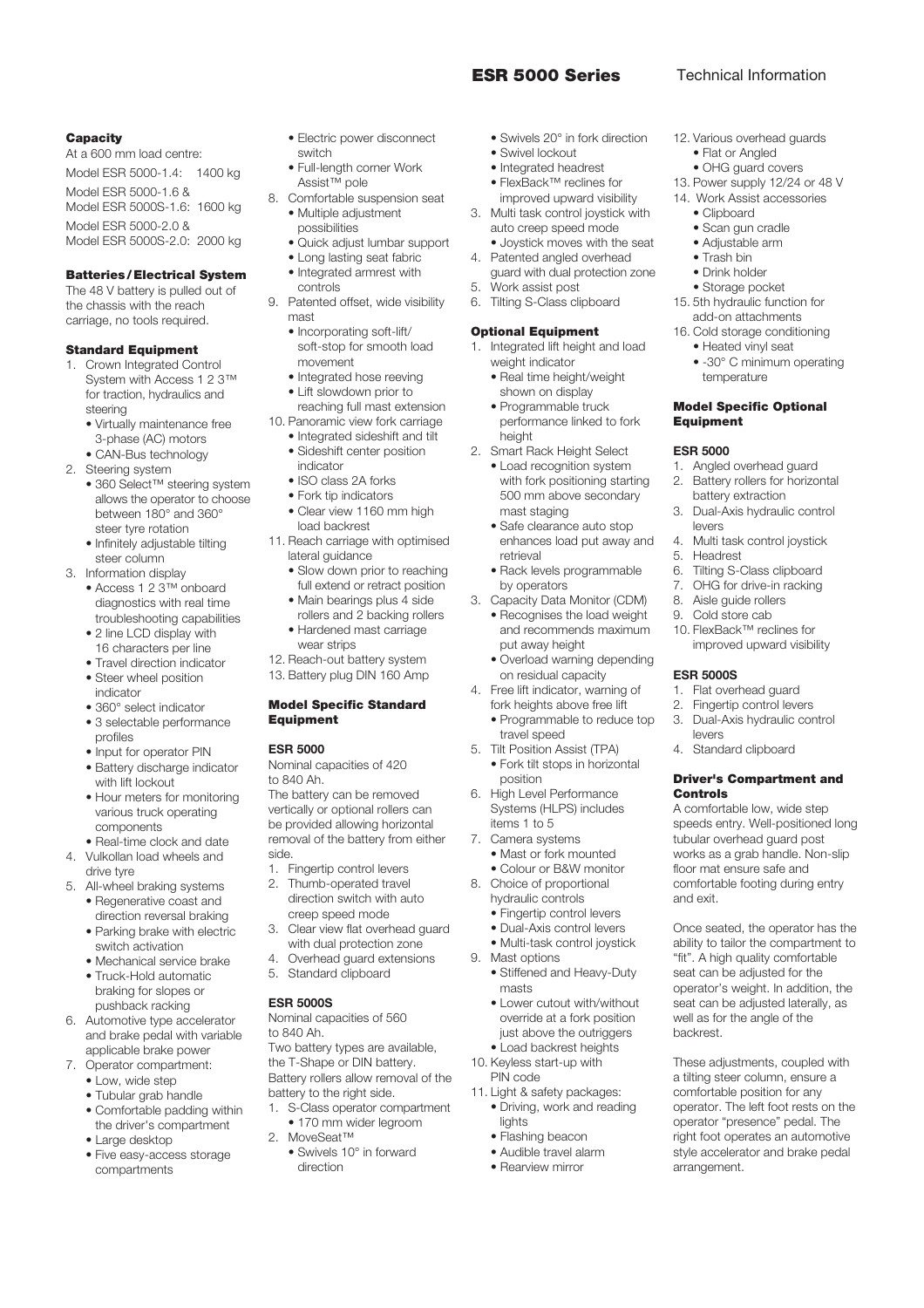The travel direction switch is actuated with the right thumb leaving the fingers of the right hand free to operate all the hydraulic controls. Hydraulic controls allow for easy blending of functions. There are four easily accessible storage compartments. The padded armrest is designed particularly with wrist support in mind.

The display contains information on the truck's operating status, a battery discharge indicator, a travel direction indicator, steer wheel position indicator, hour meters for various truck operations, performance profile selection, and service information for planned maintenance scheduling, fault finding and testing. Coupled with a traditional keyswitch, the information display also serves as the PIN input for those choosing to employ the onboard user code system thereby preventing unauthorised use. The two line LCD display with 16 characters per line is well illuminated for excellent visibility. These standard features are complimented by information such as fork height and load weight indicators should these options be chosen.

#### Integrated Control System with Access 1 2 3™

Crown's Integrated Control System provides unmatched truck control for all primary truck systems:

- Traction motor control
- Hydraulic valve and motor control
- Steer motor control
- Braking
- Information/diagnostic display

Dedicated motor controllers are employed to simplify troubleshooting and minimise replacement cost. All systems are linked through CAN-Bus, which greatly simplifies wiring while improving diagnostic communication.

On ramps, or when interfacing with push back racking, the selectable Truck-Hold feature electronically brakes the truck when the accelerator is released. The operator does not have to apply the brake, improving comfort and control in these applications.

Selected travel speed remains constant regardless of surfaces, load weight or grades. The travel speed, acceleration, and electric braking ratio can be programmed via the display, facilitating the best possible productivity and energy consumption for each application. Regenerative motor braking helps save energy.

The control system for the hydraulic pump motor and all proportional hydraulics facilitates precise and sensitive execution of all hydraulic functions. All hydraulic parameters such as lift, lower, tilt, sideshift, and reach speeds are fully adjustable and can therefore be adapted to different applications.

Crown's Access 1 2 3 Diagnostics is the most comprehensive fault detection system in the industry. A properly trained technician can actively view inputs and outputs during truck operation thereby significantly reducing search and downtime.

All operator information such as travel and hydraulic parameters, truck monitors, etc. can be obtained and adjusted via the display. No handset or laptop is required – all functions are onboard and easy to use.

#### Performance Profiling

Three pre-set performance profiles can be selected on the display. These pre-sets can be changed to a multitude of other traction and hydraulic parameters, allowing adaptation to each customer's requirements.

#### Hydraulic System

Proportional control ensures all hydraulic functions can be individually and precisely actuated regardless of load. Four hydraulic functions (lift/lower, tilt, sideshift, reach) are standard. A fifth function can also be provided. All hydraulic hoses are internally reeved through the mast. The internal gear pump reduces the noise level and ensures high efficiency in all applications. The hydraulic oil is filtered twice. The return and suction filters can be exchanged without draining the hydraulic tank.

#### Mast and reach carriage

Crown's unique offset, wide view mast delivers excellent visibility at height as well as for low-level

operations. Mast cross-bracing and overhead guard bracing have been angled, and hose and chain rollers have been canted to further enhance visibility. A load backrest designed for maximum visibility is also standard. The standard three-stage full free lift mast incorporates integrated sideshift with tilting carriage, hence reducing head length. Mast channels are reinforced to minimise static and dynamic deflection.

Spring dampers are located on the fork carriage to reduce noise while staging, and the lifting speed is slowed before reaching the lift limit. Elastomer dampers between the mast stages and hydraulic dampening in the free lift cylinder reduce noise while lowering.

The anti-friction mast rollers are canted to reduce energy consumption and ensure longer life. The heavy-duty reach carriage moves on four main roller bearings. Two adjustable backing rollers minimise dynamic mast rocking while four adjustable side rollers ensure very smooth movement and precise positioning.

#### Drive unit

A highly efficient drive unit with helical gears, integrated pinion and vertically mounted 3-phase (AC) traction motor provides quiet, powerful traction performance. A large Vulkollan drive wheel (343 x 140 mm) offers high load capacity, long life, and excellent travel comfort.

#### **Steering**

Advanced AC steering system featuring 360 Select™ control system that allows the operator to choose between 180° and 360° steer tyre rotation to match driving conditions, experience level or personal preference. The system can be locked in either mode with password-protected access. A fail-safe control circuit applies motor braking and parking brake if a fault is detected.

#### Brakes

The foot pedal applies the service brake. The brake pressure is distributed to the load wheels and the drive wheel by a master cylinder in combination with regenerative motor braking. This ensures the truck brakes smoothly and efficiently.

The parking brake is activated by a switch in the operator compartment. The spring-applied / electromagnetically released brake is applied on the drive wheel. The parking brake is automatically applied when the operator exits the truck.

The truck can also be brought to a stop by reversing the travel direction using the electric regenerative plugging function. Furthermore, the truck is equipped with an electric auto brake function, which stops the truck as the accelerator pedal is released (controlled coasting). Both electric braking functions can be set via the display.

#### **Motors**

All motors are highly efficient 3-phase (AC) which provide high available torque and seamless reversal. Traction and hydraulic motors are oversized for superior thermal capability and are especially suitable for high loads and high ambient temperature applications.

#### Safety Regulations

Conforms to European safety standards.

Dimensions and performance data given may vary due to manufacturing tolerances. Performance is based upon an average size vehicle and is affected by weight, condition of truck, how it is equipped and the conditions of the operating area. Crown products and specifications are subject to change without notice.